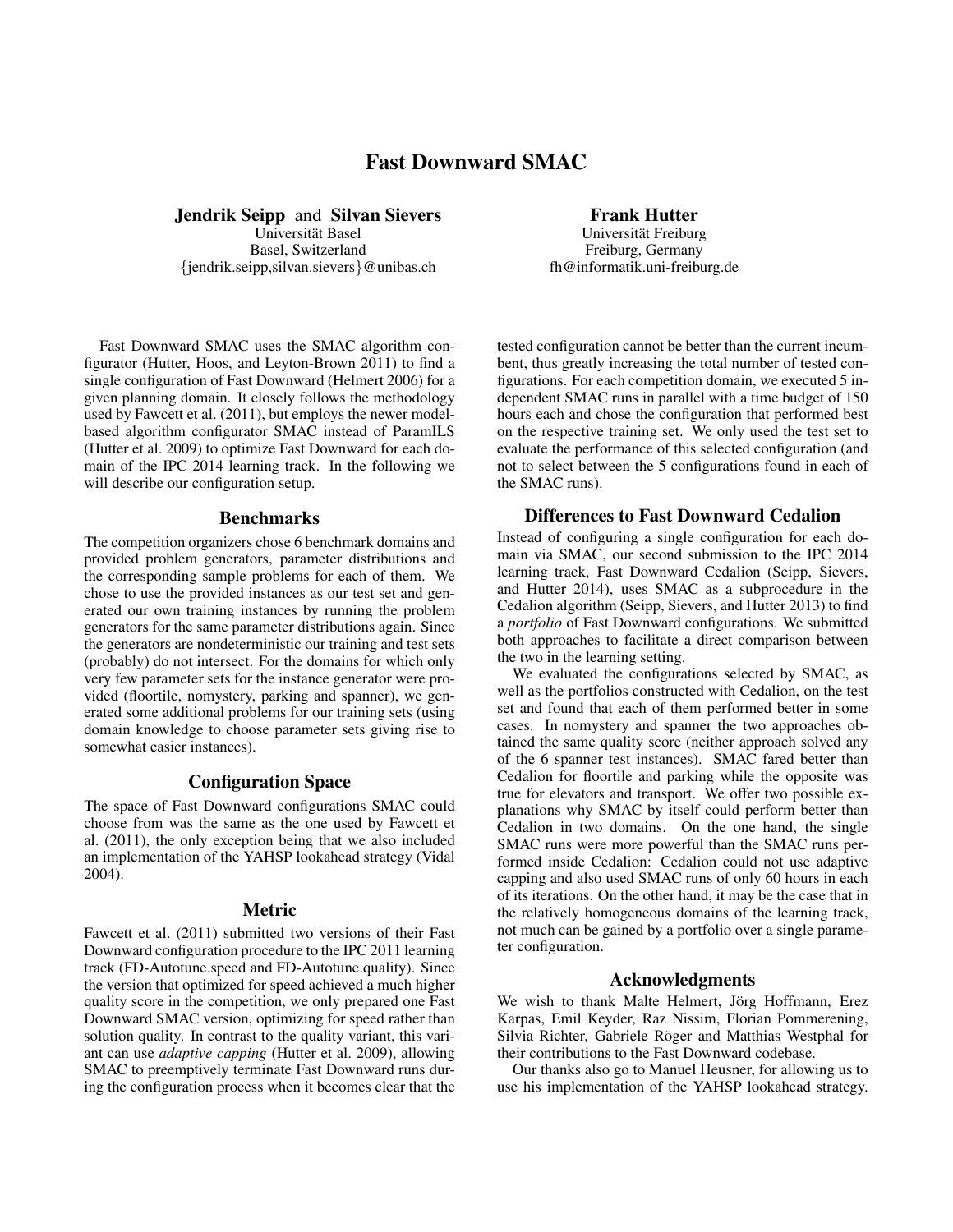As of yet this code is not merged into the main Fast Downward repository.

# References

Fawcett, C.; Helmert, M.; Hoos, H.; Karpas, E.; Röger, G.; and Seipp, J. 2011. FD-Autotune: Domain-specific configuration using Fast Downward. In *ICAPS 2011 Workshop on Planning and Learning*, 13–17.

Helmert, M. 2006. The Fast Downward planning system. *Journal of Artificial Intelligence Research* 26:191–246.

Hutter, F.; Hoos, H. H.; Leyton-Brown, K.; and Stützle, T. 2009. ParamILS: an automatic algorithm configuration framework. *Journal of Artificial Intelligence Research* 36:267–306.

Hutter, F.; Hoos, H.; and Leyton-Brown, K. 2011. Sequential model-based optimization for general algorithm configuration. In Coello, C. A. C., ed., *Proceedings of the Fifth Conference on Learning and Intelligent OptimizatioN (LION 2011)*, 507–523. Springer.

Seipp, J.; Sievers, S.; and Hutter, F. 2013. Automatic configuration of sequential planning portfolios. Technical Report CS-2013-005, Universität Basel, Department of Mathematics and Computer Science.

Seipp, J.; Sievers, S.; and Hutter, F. 2014. Fast Downward Cedalion. In *Eighth International Planning Competition (IPC-8) Planning and Learning Part: planner abstracts*.

Vidal, V. 2004. A lookahead strategy for heuristic search planning. In Zilberstein, S.; Koehler, J.; and Koenig, S., eds., *Proceedings of the Fourteenth International Conference on Automated Planning and Scheduling (ICAPS 2004)*, 150– 159. AAAI Press.